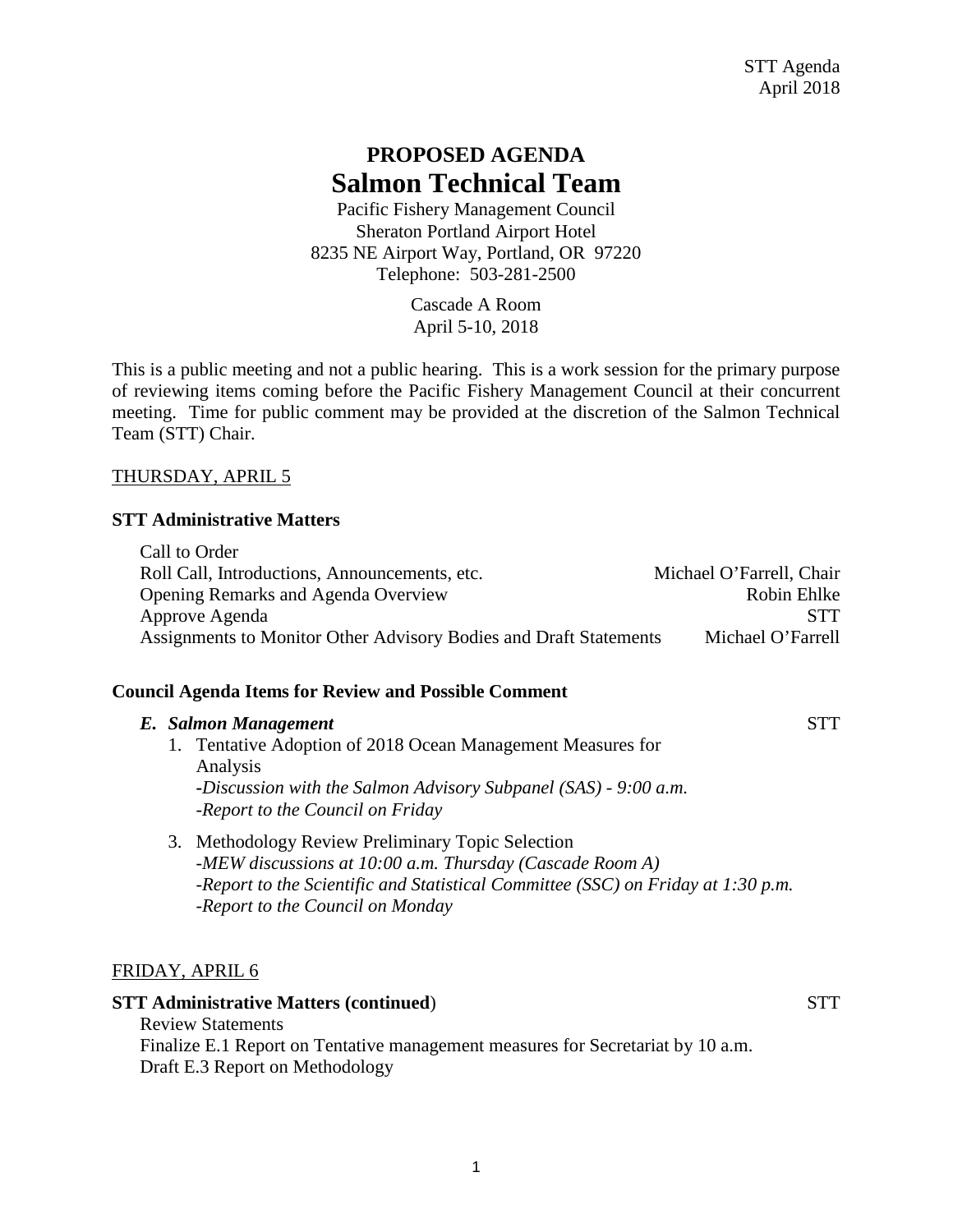| <b>Council Agenda Items for Review and Possible Comment</b>                                                                                                                               |             |
|-------------------------------------------------------------------------------------------------------------------------------------------------------------------------------------------|-------------|
| E. Salmon Management (continued)<br>2. Clarify Council Direction on 2018 Management Measures<br>-Report to the Council on Saturday                                                        | <b>STT</b>  |
| <b>SATURDAY, APRIL 7</b>                                                                                                                                                                  |             |
| <b>STT Administrative Matters (continued)</b><br><b>Review Statements</b><br>Finalize E.2 Report (Clarify Council Direction) for Secretariat by 10:00 a.m.                                | <b>STT</b>  |
| <b>SUNDAY, APRIL 8</b>                                                                                                                                                                    |             |
| <b>Council Agenda Items for Review and Possible Comment</b>                                                                                                                               |             |
| E. Salmon Management (continued)<br>4. Further Direction on 2018 Management Measures<br>-Report to the Council on Monday                                                                  | <b>STT</b>  |
| <b>STT Administrative Matters (continued)</b><br><b>Review Statements</b><br>Finalize E.3 Report on Methodology<br>Finalize E.4 Report on further direction<br>Draft Preseason Report III | <b>STT</b>  |
| <b>MONDAY, APRIL 9</b>                                                                                                                                                                    |             |
| <b>Council Agenda Items for Review and Possible Comment</b>                                                                                                                               |             |
| E. Salmon Management (continued)<br>5. Final Action on 2018 Management Measures<br>-Report to the Council on Tuesday                                                                      | <b>STT</b>  |
| H. Administrative Matters                                                                                                                                                                 |             |
| 2. Membership appointments and Council Operating Procedures                                                                                                                               | Robin Ehlke |
| 3. Future Council Meeting Agenda and Workload Planning<br>-Report to the Council on Wednesday                                                                                             | Robin Ehlke |
| <b>STT Administrative Matters (continued)</b><br><b>Review Statements</b><br>Draft E.5 Report (Final Action on 2018)<br>Draft Preseason Report III                                        | <b>STT</b>  |